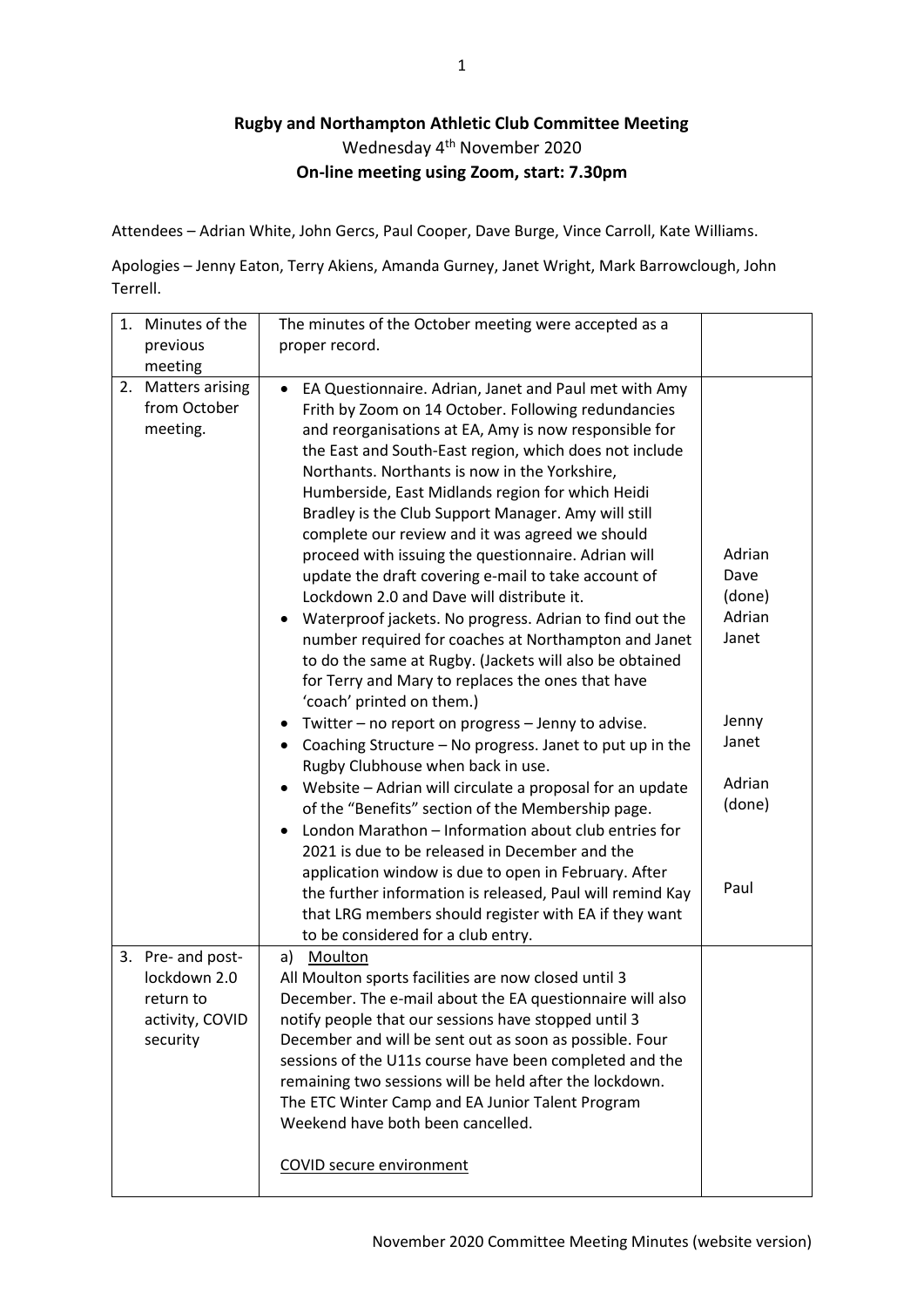|               | Subject to EA and Government guidance, we expect to<br>resume on 3 December with the same procedures as<br>before the lockdown. The NHS QR code is available to use,<br>although the most reliable records are the coaches'<br>attendance records.<br>b) Rugby<br>As at Moulton, the Rugby facilities are closed. We expect to<br>re-open on 3 December with the same procedures as<br>before the lockdown.<br>Belinda has declined our proposal for her role after the end<br>of furlough. At the time of the meeting, the furlough<br>scheme (CJRS) had been extended to the start of December<br>but it has since been extended to end of March. |                               |
|---------------|-----------------------------------------------------------------------------------------------------------------------------------------------------------------------------------------------------------------------------------------------------------------------------------------------------------------------------------------------------------------------------------------------------------------------------------------------------------------------------------------------------------------------------------------------------------------------------------------------------------------------------------------------------|-------------------------------|
|               | James Wright has requested an exception for his academy<br>group to the decision that the clubhouse must remain<br>closed for indoor training. This will be considered at the<br>end of the lockdown when the new EA and Government<br>guidelines are available. Janet will update the risk<br>assessment regarding closure of the clubhouse and the<br>COVID participation waiver form.                                                                                                                                                                                                                                                            | Paul/Mark/<br>Adrian<br>Janet |
|               | U11s/Wright Track Coaching (WTC)<br>C)<br>Paul circulated (on 15 Sept, with the Sept committee<br>minutes) an updated draft of the agreement describing<br>how R&N will work with WTC. Awaiting feedback from<br>Janet.                                                                                                                                                                                                                                                                                                                                                                                                                             | Janet                         |
| 4. Membership | a) Elections<br>19 new members were elected. One member was<br>reinstated on the membership list.<br>Resignations<br>b)<br>2 club transfer requests were agreed as resignations.<br>A transfer request from a member who resigned from<br>R&N some years ago was also accepted.<br>One inactive member has been removed from the EA<br>Portal by Janet.                                                                                                                                                                                                                                                                                             |                               |
|               | Other membership items<br>C)<br>Dave has sent Janet a list of current members showing<br>who has paid so that those who have not paid can be<br>chased. He will update it and send a copy to Adrian and<br>Paul. About 140 people have not yet paid.<br>There was a query about the numbers of different<br>GoCardless plans that have been set up. Paul distributed<br>the figures for new plans since the re-start in July.                                                                                                                                                                                                                       | Dave<br>(done)                |
| Finance<br>5. | Paul had circulated the usual finance reports.<br>There was net income in October of about £2K, taking<br>the total for the year to date to £31,400.                                                                                                                                                                                                                                                                                                                                                                                                                                                                                                |                               |